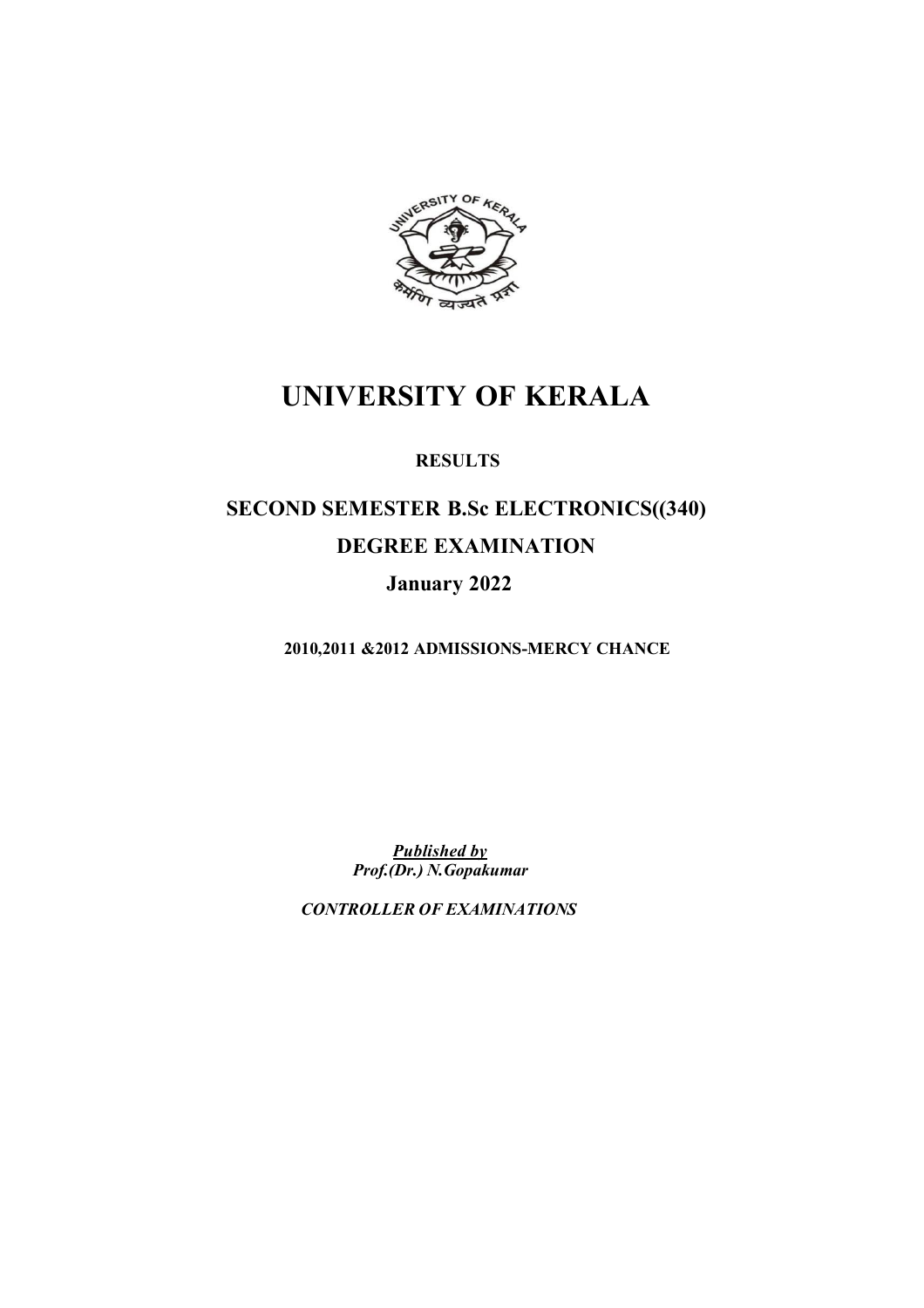

## **UNIVERSITY OF KERALA**

### **S Y N D I C A T E – I N – C I R C U L A T I O N**

The results of the Career Related First Degree Programme under CBCSS **Second Semester B.Sc. Electronics (340) Group 2(b), Degree Examinations(Mercy Chance –2010 admn,2011 admn & 2012 admn) January 2022 as declared by the respective Board of Examiners are given below.**

| <b>Name of Examination</b>                                                                                                                                    | <b>Total Registered</b> | <b>Total Appeared</b> | <b>Total Pass</b> | % Pass |
|---------------------------------------------------------------------------------------------------------------------------------------------------------------|-------------------------|-----------------------|-------------------|--------|
| <b>Second Semester B.Sc</b><br>Electronics (340)<br><b>Degree Examination,</b><br>(Mercy Chance -2010,2011<br>&2012 admns-2010 Scheme)<br><b>January 2022</b> |                         |                       | 3                 | 100%   |

The results may be approved. It is proposed to publish the results on 18.06.2022

 Sd/- **CONTROLLER OF EXAMINATIONS**

To

- **1. E.J.III,**
- **2. E.J. IX**
- **3 PRO**
- **4 Enquiry**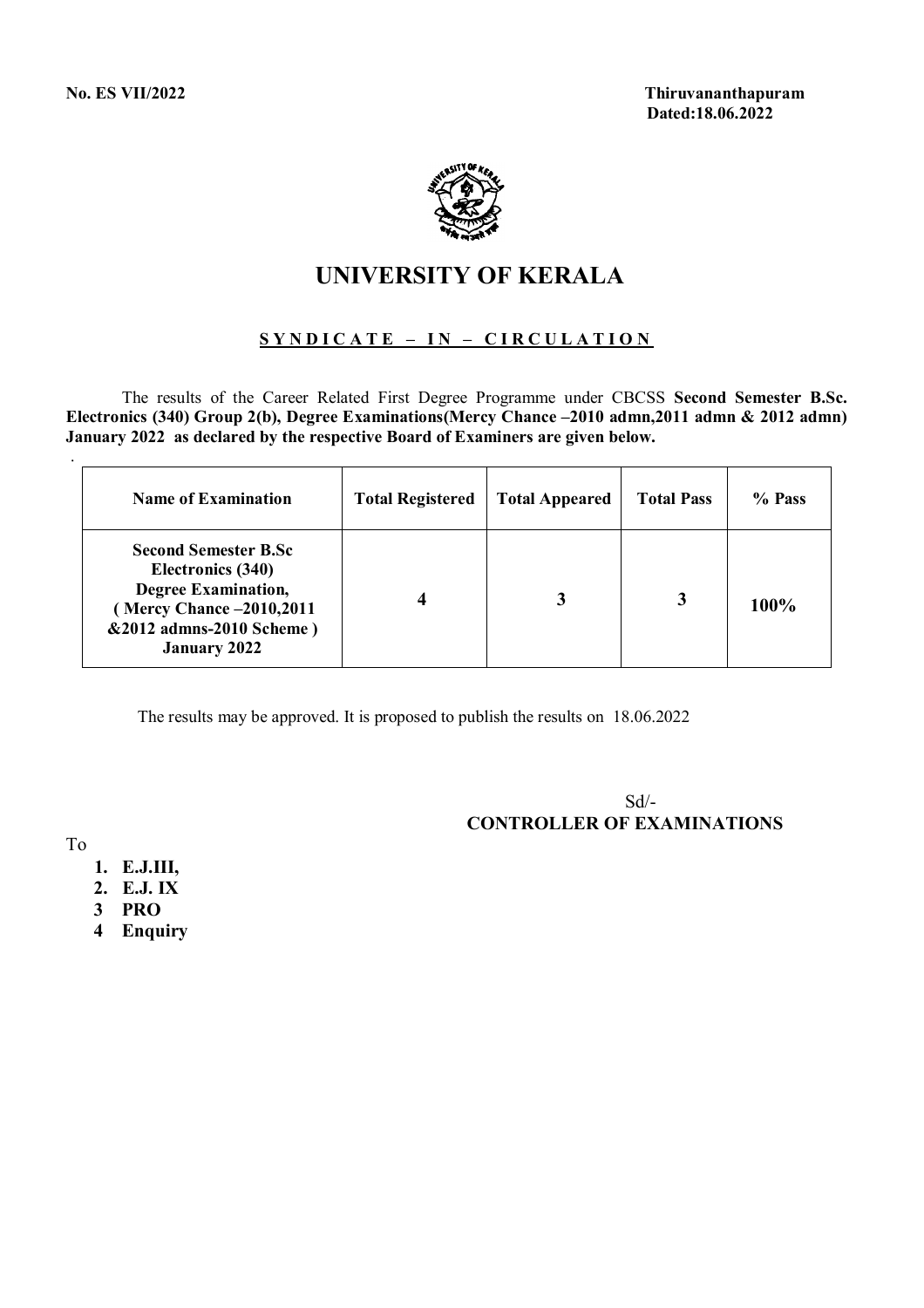**No. ES VII/2022**



## **UNIVERSITY OF KERALA NOTIFICATION**

- **1. The following is the provisional list of Register Numbers of the successful candidates at the Career Related First Degree Programme Under CBCSS Second Semester B.Sc. Electronics Group 2(b), Mercy Chance- Degree Examinations (2010 admn,2011 admn & 2012 admn), January 2022 as declared by the Board of Examiners.**
- **2. Those who are successful in parts means: either the candidate has not obtained a separate minimum of 'D' grade in CE and ESE and/or has not obtained a minimum SGPA of 1.5**
- **3. The date for revaluation and scrutiny is 27.06.2022 Candidates should make use of draft mark list available in the university website for applying for revaluation. Application for revaluation and scrutiny should be submitted through ONLINE only**

 **Sd/- CONTROLLER OF EXAMINATIONS**

University Buildings, Thiruvananthapuram Dated: 18.06.2022